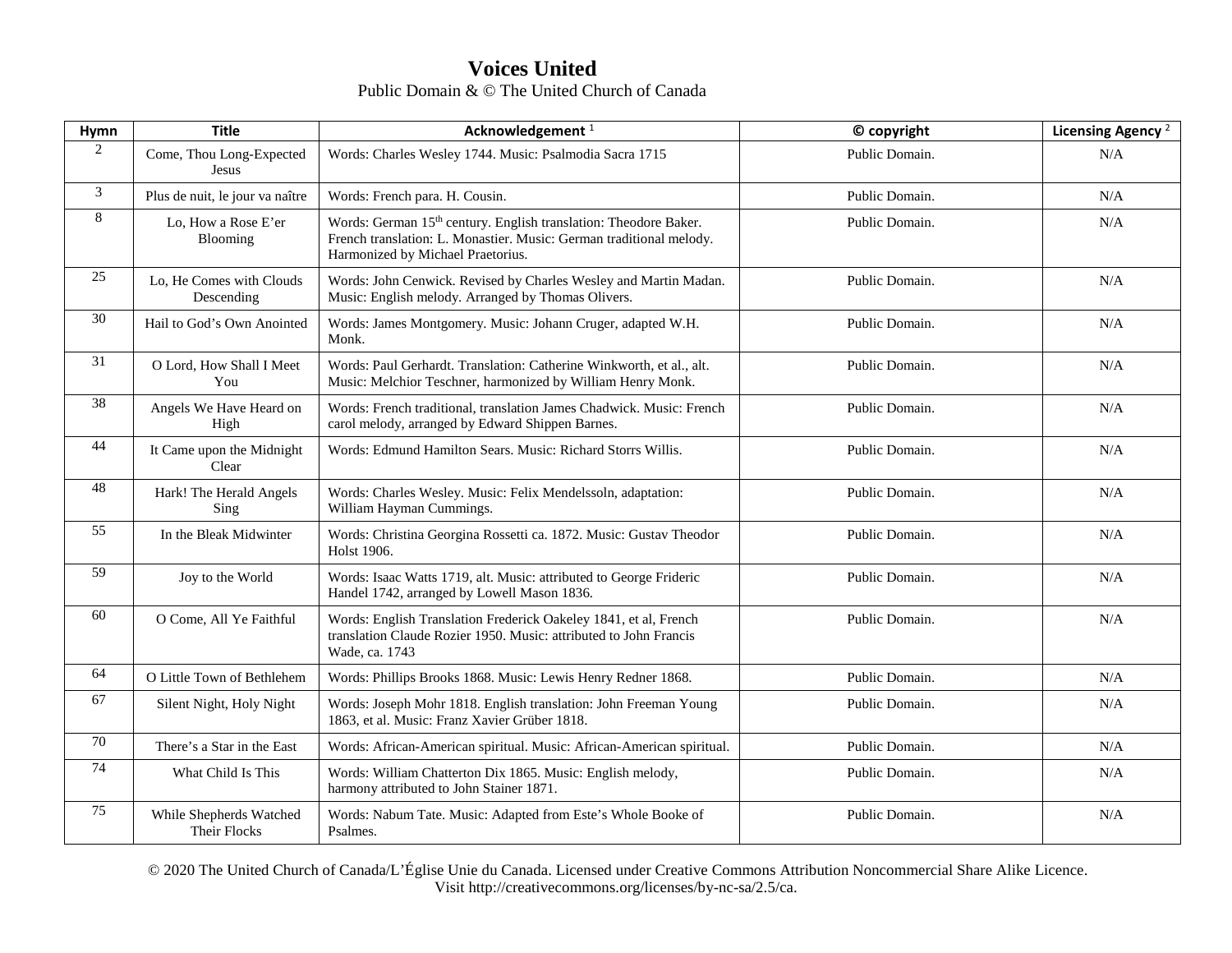| Hymn | <b>Title</b>                                      | Acknowledgement <sup>1</sup>                                                                                                          | © copyright          | Licensing Agency <sup>2</sup> |
|------|---------------------------------------------------|---------------------------------------------------------------------------------------------------------------------------------------|----------------------|-------------------------------|
| 76   | See amid the Winter's Snow                        | Words: Edward Caswall. Music: John Goss.                                                                                              | Public Domain.       | N/A                           |
| 81   | As with Gladness Men of Old                       | Words: William Chatterton Dix, alt. Music: Conrad Kocher. Adapted<br>by William H. Monk. Descant: Alan Gray.                          | Public Domain.       | N/A                           |
| 83   | <b>Break Forth, O Beauteous</b><br>Heavenly Light | Words: German, Johann Rist, translated by Arthur Tozer Russell, et al.<br>Music: Johann Schop, harmonized by Johann Sebastian Bach.   | Public Domain.       | N/A                           |
| 98   | How Brightly Beams the<br>Morning Star            | Words: German, Johann Adolf Schlegal, translated by Catherine<br>Winkworth. Music: Adapted from Philipp Nicolai.                      | Public Domain.       | N/A                           |
| 101  | Songs of Thankfulness and<br>Praise               | Words: Christopher Wordsworth 1862, alt. Music: Jakob Hintze 1678,<br>harmony adapted from Johann Sebastian Bach ca. 1765.            | Public Domain.       | N/A                           |
| 103  | How Good, Lord, to Be Here                        | Words: Joseph Armitage Robinson 1888, alt. Music: Charles Lockhart<br>1792, descant by Sydney H. Nicholson 1947.                      | Public Domain.       | N/A                           |
| 114  | Forty Days and Forty Nights                       | Words: George Hunt Smyttan, revised by Francis Pott. Music:<br>attributed to Martin Herbst.                                           | Public Domain.       | N/A                           |
| 116  | Giver of the Perfect Gift                         | Words: from the Latin ca. 11th century, translated by John Ellerton.<br>Music: adapted from Orlando Gibbons.                          | Public Domain.       | N/A                           |
| 120  | O Jesus, I Have Promised                          | Words: John Ernest Bode ca. 1866, alt. Music: James William Elliott<br>1874                                                           | Public Domain.       | N/A                           |
| 123  | Hosanna, Loud Hosanna                             | Words: Jennette Threlfall 1873. Music: traditional 18th-century<br>German tune. Adapted by Xavier Ludwig Hartig.                      | Public Domain.       | N/A                           |
| 133  | Go to Dark Gethsemane                             | Words: James Montgomery. Music: Richard Redhead.                                                                                      | Public Domain        | N/A                           |
| 135  | Beneath the Cross of Jesus                        | Words: Elizabeth Cecilia Clephane. Music: Frederick Charles Maker.                                                                    | <b>Public Domain</b> | N/A                           |
| 136  | O Come and Mourn with Me<br>Awhile                | Words: Frederick William Faber. Music: John Bacchus Dykes.                                                                            | Public Domain        | N/A                           |
| 138  | Ah, Holy Jesus                                    | Words: Johann H. Heermann, translated by Robert Seymour Bridges.<br>Music: Johann Cruger, harmony adapted from Johann Sebastian Bach. | Public Domain        | N/A                           |
| 139  | At the Cross Her Vigil<br>Keeping                 | Words: Jacopone da Todi, translated by Edward Caswall. Music:<br>Maintzisch Gesangbuch.                                               | Public Domain        | N/A                           |
| 141  | They Crucified My Lord                            | Words: African-American spiritual. Music: African-American spiritual.                                                                 | Public Domain        | N/A                           |
| 142  | Jesus, Keep Me Near the<br>Cross                  | Words: Fanny J. Crosby. Music: William Howard Doane.                                                                                  | Public Domain        | N/A                           |
| 146  | When Jesus Wept                                   | Words: William Billings. Music: William Billings, The New England<br>Psalm Singer.                                                    | Public Domain.       | N/A                           |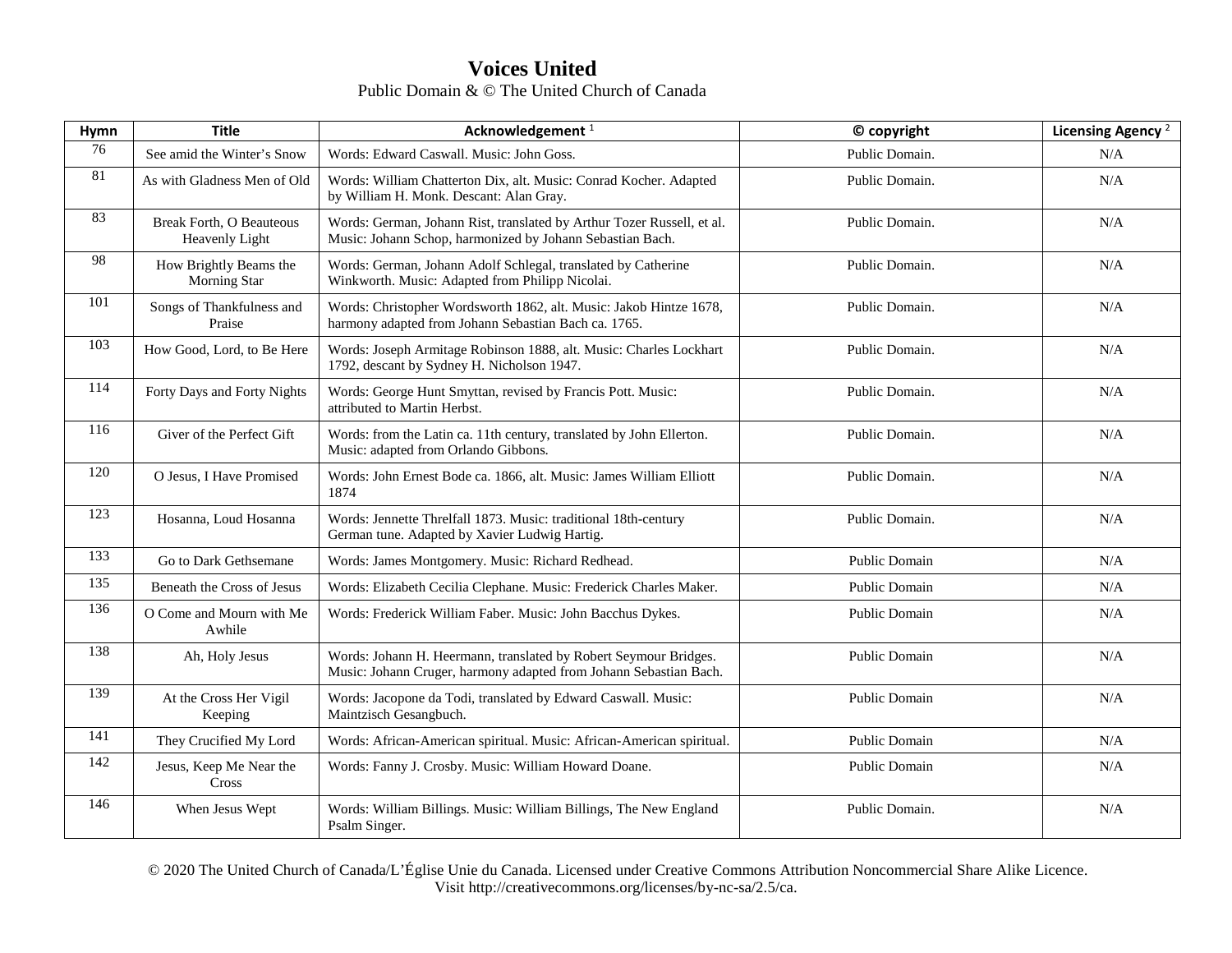| Hymn | <b>Title</b>                            | Acknowledgement <sup>1</sup>                                                                                                                   | © copyright          | Licensing Agency <sup>2</sup> |
|------|-----------------------------------------|------------------------------------------------------------------------------------------------------------------------------------------------|----------------------|-------------------------------|
| 152  | There Is a Green Hill Far<br>Away       | Words: Cecil Frances Alexander. Music: William Horsley.                                                                                        | Public Domain.       | N/A                           |
| 157  | Christ the Lord Is Risen<br>Today       | Words: Charles Wesley 1739.                                                                                                                    | Public Domain.       | N/A                           |
| 159  | The Strife Is O'er                      | Words: From Latin 17th century, translated by Francis Pott. Music:<br>William Henry Monk, from melody by Giovanni Palestrina.                  | Public Domain.       | N/A                           |
| 164  | The Day of Resurrection                 | Words: John of Damascus, translated by John Mason Neale. Music:<br>Gesangbuch der Herzogl. Wirtembergischen Katholischen Hofkapelle.           | Public Domain.       | N/A                           |
| 165  | Come, You Faithful, Raise<br>the Strain | Words: John of Damascus, translated by John Mason Neale. Music:<br>Johann Horn, adapted by J. Leisentritt.                                     | Public Domain.       | N/A                           |
| 167  | Christ Is Risen from the Dead           | Words: Anonymous. Music: Hasidic folk melody.                                                                                                  | Public Domain.       | N/A                           |
| 189  | Hail the Day That Sees Him<br>Rise      | Words: Charles Wesley. Music: William Henry Monk.                                                                                              | Public Domain.       | N/A                           |
| 190  | The Head That Once Was<br>Crowned       | Words: Thomas Kelly 1820. Music: Attributed to Jeremiah Clarke,<br>harmonized by William Henry Monk.                                           | Public Domain.       | N/A                           |
| 193  | Gracious Spirit, Holy Ghost             | Words: Christopher Wordsworth. Music: Friedrich Filitz. Adapted by<br>Peter Maurice.                                                           | Public Domain.       | N/A                           |
| 201  | Come, Holy Ghost                        | Words: 9th-century Latin, attributed to Rabanus Maurus, translated by<br>John Cosin.                                                           | Public Domain.       | N/A                           |
| 216  | Sing Praise to God, Who<br>Reigns Above | Words: Johann Jacob Schütz, translated by Frances Elizabeth Cos.<br>Music: Bohemian Brethren, Kirchengesang, harmonized by Maurice F.<br>Bell. | Public Domain.       | N/A                           |
| 219  | When All Your Mercies, O<br>My God      | Words: Joseph Addison 1712. Music: William Jones 1789.                                                                                         | Public Domain.       | N/A                           |
| 228  | Sing Praises to God                     | Words: Henry Williams Baker. Music: C. Hubert H. Parry.                                                                                        | Public Domain.       | N/A                           |
| 231  | I Sing the Mighty Power                 | Words: Isaac Watts. Music: attributed to Franz Joseph Haydn.                                                                                   | Public Domain.       | N/A                           |
| 233  | À mon Dieu, je me confie                | Words: Suzanne Bidgrain 1924.                                                                                                                  | Public Domain.       | N/A                           |
| 235  | O Worship the King                      | Words: Robert Grant 1833. Music: probably by William Croft                                                                                     | Public Domain.       | N/A                           |
| 236  | Now Thank We All Our God                | Words: Martin Rinckart; English translation: Catherine Winkworth,<br>French translation: Flossette du Pasquier. Music: Johann Cruger.          | Public Domain.       | N/A                           |
| 247  | Jubilate Deo                            | Words: traditional liturgical text. Music: Michael Praetorius.                                                                                 | <b>Public Domain</b> | N/A                           |
| 249  | Rejoice in the Lord Always              | Words: traditional, anonymous. Music: traditional, anonymous.                                                                                  | <b>Public Domain</b> | N/A                           |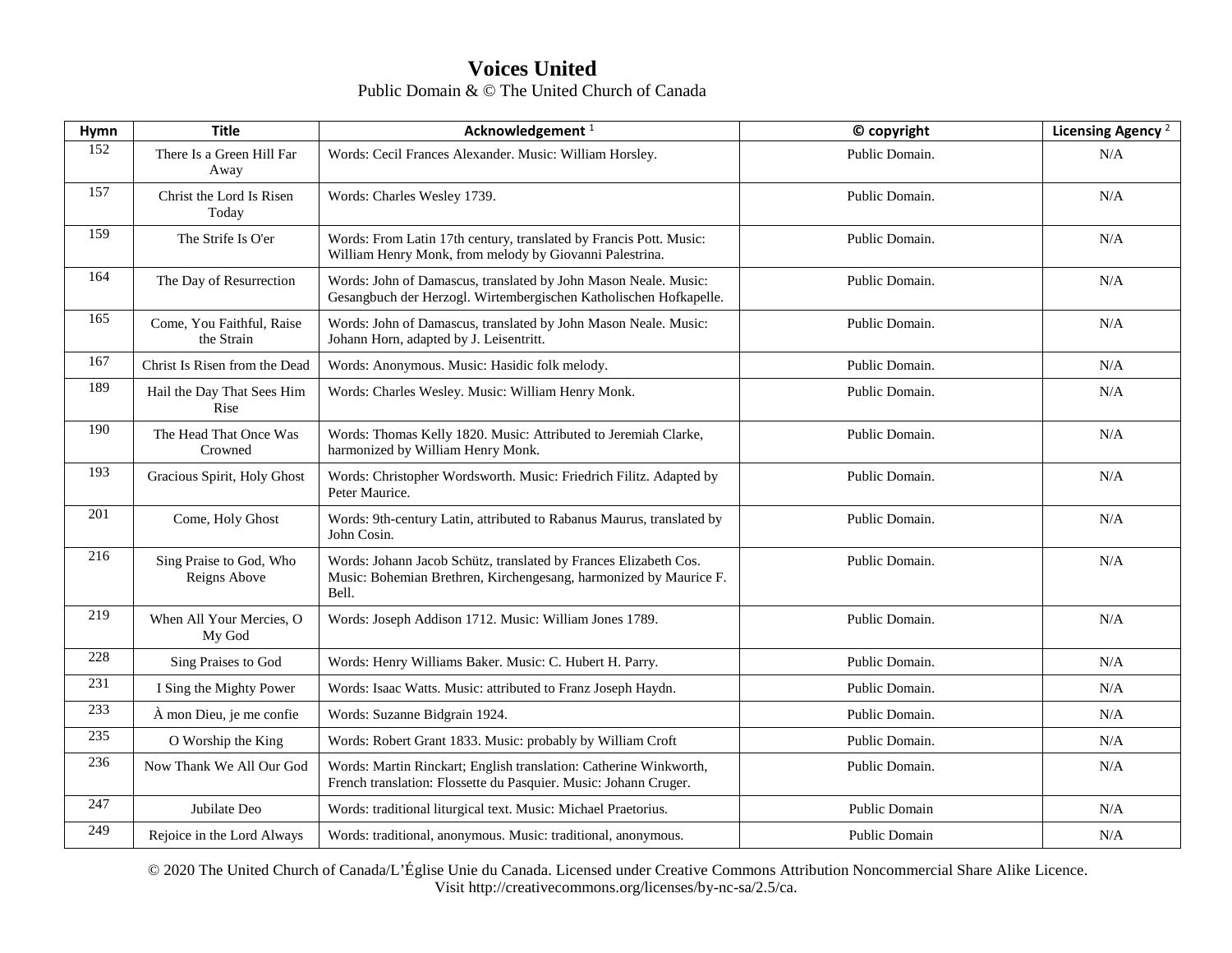| Hymn | <b>Title</b>                          | Acknowledgement <sup>1</sup>                                                                                                                            | © copyright    | Licensing Agency <sup>2</sup> |
|------|---------------------------------------|---------------------------------------------------------------------------------------------------------------------------------------------------------|----------------|-------------------------------|
| 254  | Songs of Praise the Angels<br>Sang    | Words: James Montgomery. Music: Scheffler's Heilige Seelenlust.                                                                                         | Public Domain. | N/A                           |
| 255  | The Living God Be Praised             | Words: Daniel ben Judah, translated by Max Landsberg and Newton<br>Mann. Music: Hebrew melody, adapted by Thomas Olivers and Meyer<br>Lyon.             | Public Domain. | N/A                           |
| 261  | C'est un rempart que notre<br>Dieu    | Words: Translated by Ascan Henri-Théodore Lutteroth.                                                                                                    | Public Domain. | N/A                           |
| 264  | Immortal, Invisible, God<br>Only Wise | Words: Walter Chalmers Smith. Music: Welsh folk song. Arranged by<br>John Roberts (Henllan) in Caniadau y Cyssegr.                                      | Public Domain. | N/A                           |
| 271  | There's a Wideness in God's<br>Mercy  | Words: Frederick William Faber. Music: Johann Ludwig Steiner.                                                                                           | Public Domain. | N/A                           |
| 292  | Creating God, We Give You<br>Thanks   | Words: William de Witt Hyde. Music: William Knapp.                                                                                                      | Public Domain. | N/A                           |
| 296  | This Is God's Wondrous<br>World       | Words: Malthie Davenport Babcock 1901. Music: English traditional<br>melody, adapted by Franklin L. Sheppard, adapted by Stanley Oliver.                | Public Domain. | N/A                           |
| 306  | God of the Farmlands                  | Words: Thomas Charles Hunter-Clare. Music: John Bacchus Dykes.                                                                                          | Public Domain. | N/A                           |
| 313  | God, Whose Almighty Word              | Words: John Marriott. Music: Adapted from Felice de Giardini.                                                                                           | Public Domain. | N/A                           |
| 314  | Come Now, Almighty King               | Words: anonymous 18th century, as in George Whitfield's Collection<br>of Hymns. Music: anonymous, as in Samuel Sebatian Wesley's<br>European Psalmist.  | Public Domain. | N/A                           |
| 317  | I Bind unto Myself Today              | Words: attributed to St. Patrick, translated by Cecil Frances Alexander.<br>Music: ancient Irish hymn melody, arranged by Charles Villiers<br>Stanford. | Public Domain. | N/A                           |
| 318  | Christ Be with Me                     | Words: attributed to St. Patrick, 13 <sup>th</sup> century.                                                                                             | Public Domain. | N/A                           |
| 321  | Maker, in Whom We Live                | Words: Charles Wesley. Music: George Job Elvey.                                                                                                         | Public Domain. | N/A                           |
| 326  | O for a Thousand Tongues to<br>Sing   | Words: Charles Wesley. Music: Carl Gotthelf Glaser, adapted and<br>harmonized by Lowell Mason.                                                          | Public Domain. | N/A                           |
| 328  | Jesu, Joy of Our Desiring             | Words: Martin Janus, translated by Robert Seymour Bridges. Music:<br>Johann Schop, arranged by Johann Sebastian Bach.                                   | Public Domain. | N/A                           |
| 332  | The Church's One<br>Foundation        | Words: Samuel John Stone 1866.                                                                                                                          | Public Domain. | N/A                           |
| 333  | Love Divine, All Loves<br>Excelling   | Words: Charles Wesley. Music: Rowland Huw Prichard.                                                                                                     | Public Domain. | N/A                           |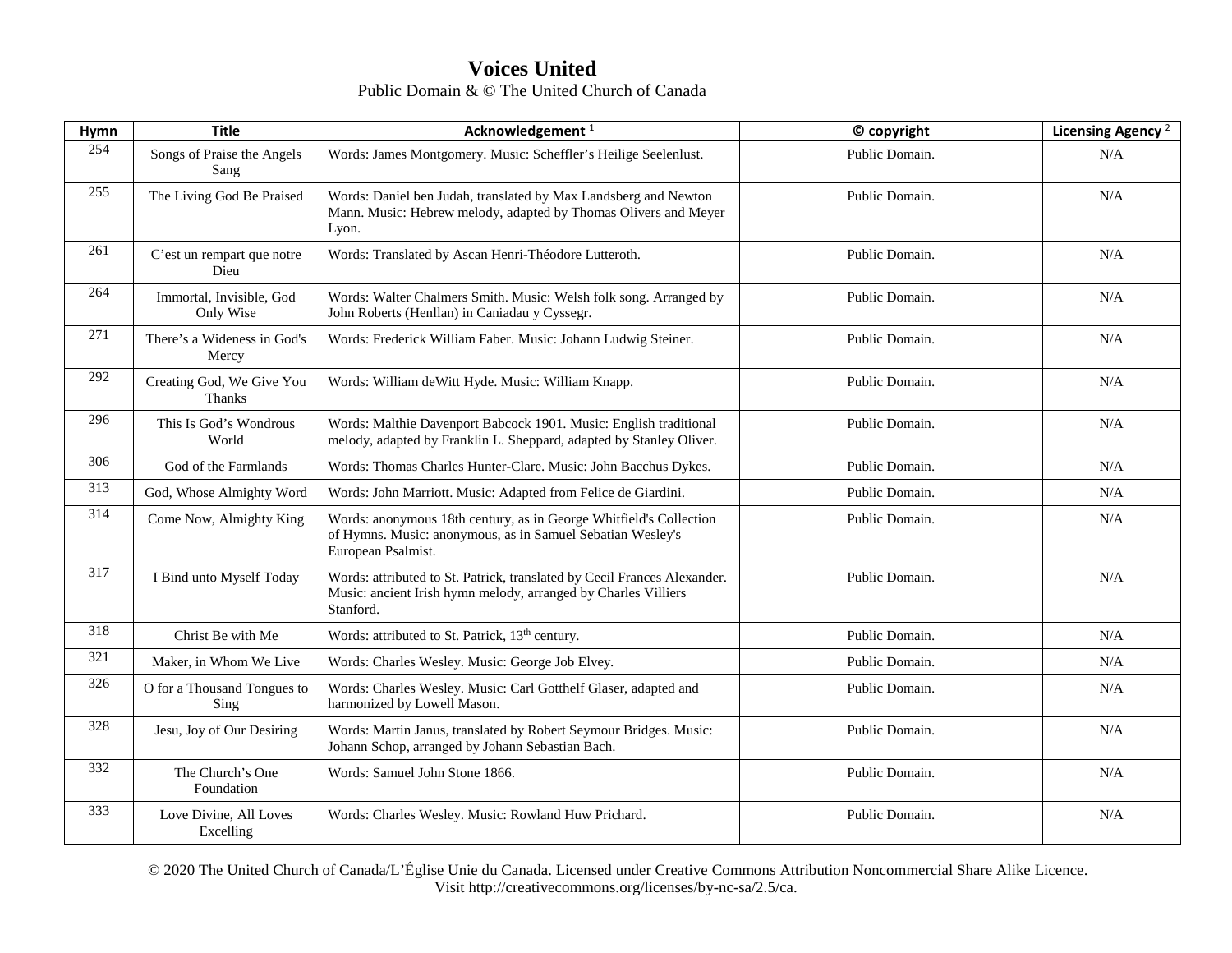| Hymn | <b>Title</b>                              | Acknowledgement <sup>1</sup>                                                                                                  | © copyright          | Licensing Agency <sup>2</sup> |
|------|-------------------------------------------|-------------------------------------------------------------------------------------------------------------------------------|----------------------|-------------------------------|
| 334  | All Hail the Power of Jesus'<br>Name      | Words: Edward Perronet. Music: William Shrubsole.                                                                             | Public Domain.       | N/A                           |
| 336  | Christ Whose Glory Fills the<br>Skies     | Words: Charles Wesley. Music: Werner's Choralbuch.                                                                            | Public Domain.       | N/A                           |
| 337  | <b>Blessed Assurance</b>                  | Words: Fanny J. Crosby. Music: Phoebe Palmer Knapp.                                                                           | Public Domain.       | N/A                           |
| 338  | Ask Me What Great Thing I<br>Know         | Words: Johann C. Schwedler. Translated by Benjamin H. Kennedy.<br>Music: H. A. César Malan.                                   | Public Domain.       | N/A                           |
| 343  | I Love to Tell the Story                  | Words: Katherine Hankey. Music: William G. Fischer                                                                            | Public Domain.       | N/A                           |
| 344  | How Sweet the Name of<br>Jesus Sounds     | Words: John Newton. Music: Alexander Robert Reinagle.                                                                         | Public Domain.       | N/A                           |
| 351  | What Joy We Meditate                      | Words: Isaac Watts. Music: Adapted from Johann Michael Haydn.                                                                 | Public Domain.       | N/A                           |
| 368  | Holy Spirit, Truth Divine                 | Words: Samuel Longfellow. Music: Leighton George Hayne.                                                                       | Public Domain.       | N/A                           |
| 369  | O Holy Spirit, Enter In                   | Words: Michael Schirmer, translated by Catherine Winkworth. Music:<br>Philipp Nicolai.                                        | Public Domain.       | N/A                           |
| 371  | Open My Eyes, That I May<br>See           | Words, Music: Clara H. Scott 1895.                                                                                            | Public Domain.       | N/A                           |
| 373  | As Comes the Breath of<br>Spring          | Words: David Lakie Ritchie 1929. Music: Charles J. Dale 1904                                                                  | Public Domain.       | N/A                           |
| 377  | Holy Spirit, Hear Us                      | Words: William H. Parker. Music: James Frederick Swift.                                                                       | Public Domain.       | N/A                           |
| 382  | Breathe on Me. Breath of<br>God           | Words: Edwin Hatch 1878. French translation: Suzanne Bidgrain.<br>Music: Robert Jackson.                                      | <b>Public Domain</b> | N/A                           |
| 386  | O Saint-Esprit, Esprit<br>d'amour         | Words: Commission d'Hymnologie de la Federation Protestante de<br>France. Words ©: Federation Protestante de France.          | Public Domain.       | N/A                           |
| 391  | God, Reveal Your Presence                 | Words: Gerhard Tersteegen, translated by Frederick William Foster<br>and John Miller, William Mercer. Music: Joachim Neander. | Public Domain.       | N/A                           |
| 393  | I Greet Thee, Who My Sure<br>Redeemer Art | Words: Attributed to John Calvin, French Psalter, translated by<br>Elizabeth Lee Smith. Music: Orlando Gibbons.               | Public Domain        | N/A                           |
| 398  | Great Shepherd of Your<br>People          | Words: John Newton. Music: Isaac Smith.                                                                                       | Public Domain.       | N/A                           |
| 405  | New Every Morning                         | Words: John Keble. Music: Samuel Webbe.                                                                                       | Public Domain.       | N/A                           |
| 406  | See the Morning Sun<br>Ascending          | Words: Charles Parkin. Music: Joachim Neander.                                                                                | Public Domain.       | N/A                           |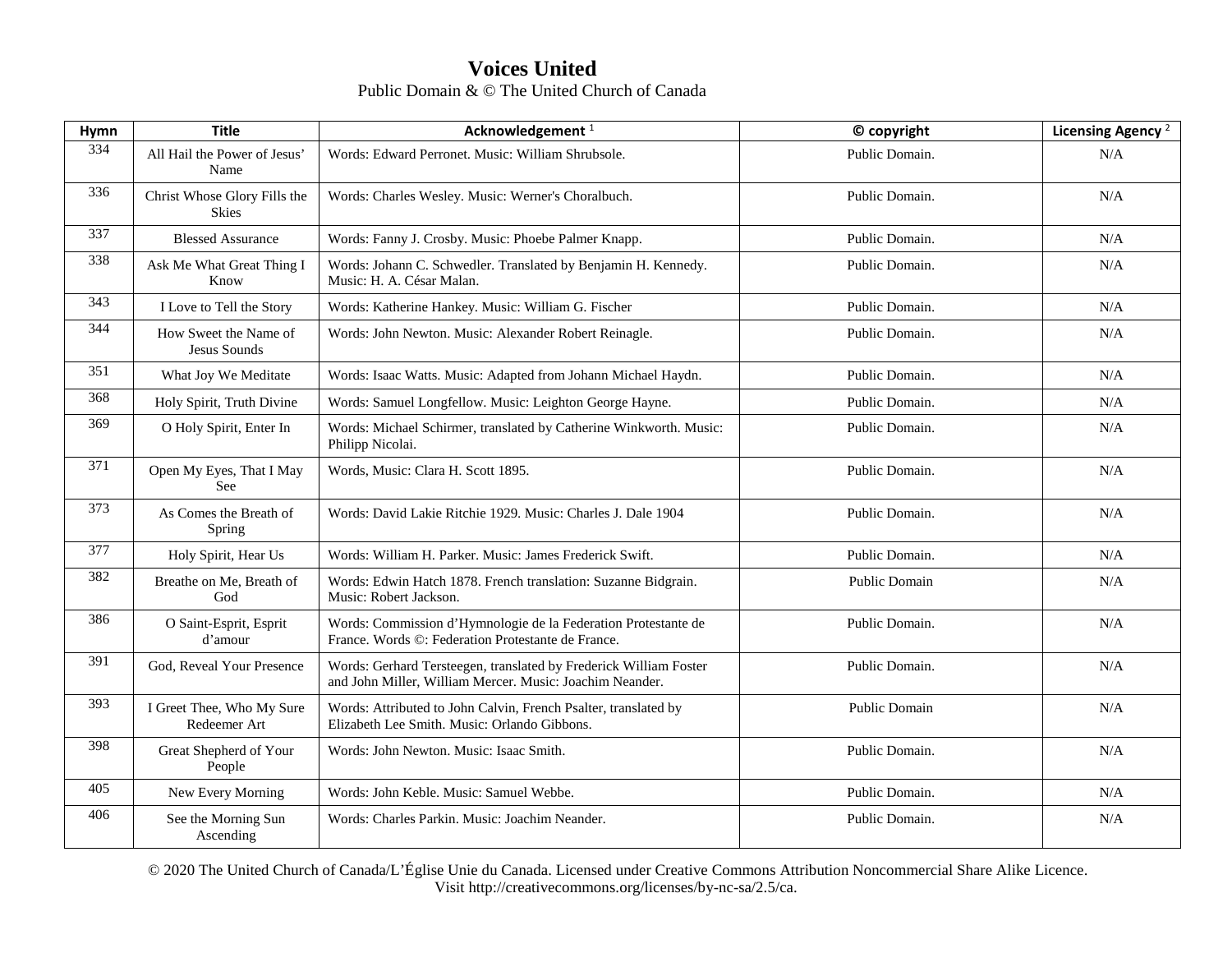| Hymn | <b>Title</b>                                        | Acknowledgement <sup>1</sup>                                                                                                                                                                        | © copyright    | Licensing Agency <sup>2</sup> |
|------|-----------------------------------------------------|-----------------------------------------------------------------------------------------------------------------------------------------------------------------------------------------------------|----------------|-------------------------------|
| 416  | Forth in Your Name, O<br>Christ                     | Words: Charles Wesley. Music: Robert Schumann.                                                                                                                                                      | Public Domain. | N/A                           |
| 419  | May the Grace of Christ                             | Words: John Newton. Music: Corner's Gesangbuch, arranged by<br>William Smith Rockstro.                                                                                                              | Public Domain. | N/A                           |
| 423  | God Be with You till We<br>Meet Again (Second tune) | Words: Jeremiah E. Rankin. Music: Ralph Vaughan Williams.                                                                                                                                           | Public Domain. | N/A                           |
| 425  | God, Dismiss Us with Your<br>Blessing               | Words: John Fawcett. Music: from An Essay on the Church Plain<br>Chant.                                                                                                                             | Public Domain. | N/A                           |
| 426  | Saviour, Again to Your Dear<br>Name                 | Words: John Ellerton. Music: Edward John Hopkins.                                                                                                                                                   | Public Domain. | N/A                           |
| 430  | God Be in My Head                                   | Words: From The Book of Hours. Music: H. Walford Davies.                                                                                                                                            | Public Domain. | N/A                           |
| 432  | Now, on Land and Sea<br>Descending                  | Words: Samuel Longfellow. Music. Attributed to Dimitri Bortniansky,<br>arranged by John A. Stevenson.                                                                                               | Public Domain. | N/A                           |
| 436  | Abide with Me                                       | Words: Henry Francis Lyte. Music: William Henry Monk.                                                                                                                                               | Public Domain. | N/A                           |
| 437  | The Day You Gave Us, God,<br>Is Ended               | Words: John Ellerton 1870. Music: Clement Cotterill Scholefield 1874.                                                                                                                               | Public Domain. | N/A                           |
| 438  | The Day Thou Gavest, Lord,<br>Is Ended              | Words: John Ellerton 1870.                                                                                                                                                                          | Public Domain. | N/A                           |
| 439  | Now the Day Is Over                                 | Words: Sabine Baring-Gould 1865. Music: Joseph Barnby 1868.                                                                                                                                         | Public Domain. | N/A                           |
| 440  | Glory to You, My God                                | Words: Thomas Ken ca. 1674. Music: Thomas Tallis.                                                                                                                                                   | Public Domain. | N/A                           |
| 459  | Here, O My Lord, I See You<br>Face to Face          | Words: Horatius Bonar. Music: James Langran.                                                                                                                                                        | Public Domain. | N/A                           |
| 463  | Deck Yourself, My Soul,<br>with Gladness            | Words: Johann Franck 1649, translated by Catherine Winkworth 1858.<br>Music: Johann Crüger 1649.                                                                                                    | Public Domain. | N/A                           |
| 470  | For the Bread Which You<br>Have Broken              | Words: Louis FitzGerald Benson 1924. Music: V. Earle Copes 1959.                                                                                                                                    | Public Domain. | N/A                           |
| 472  | O Jesus, Joy of Loving<br>Hearts                    | Words: 12th Century, translated by Ray Palmer. Music: Henry Percy<br>Smith.                                                                                                                         | Public Domain. | N/A                           |
| 497  | Nearer, My God, to Thee                             | Words: Sarah Flower Adams 1840. French: Charles Châtelanat. Music:<br>Lowell Mason.                                                                                                                 | Public Domain. | N/A                           |
| 500  | Blessed Jesus, at Your Word                         | Words: Tobias Clausnitzer 1663, translated by Catherine Winkworth<br>1858. Music: melody Johann Rudolph Able. Das grosse Cantional oder<br>Kirchen-Gesangbuch, harmonized by George Herbert Palmer. | Public Domain. | N/A                           |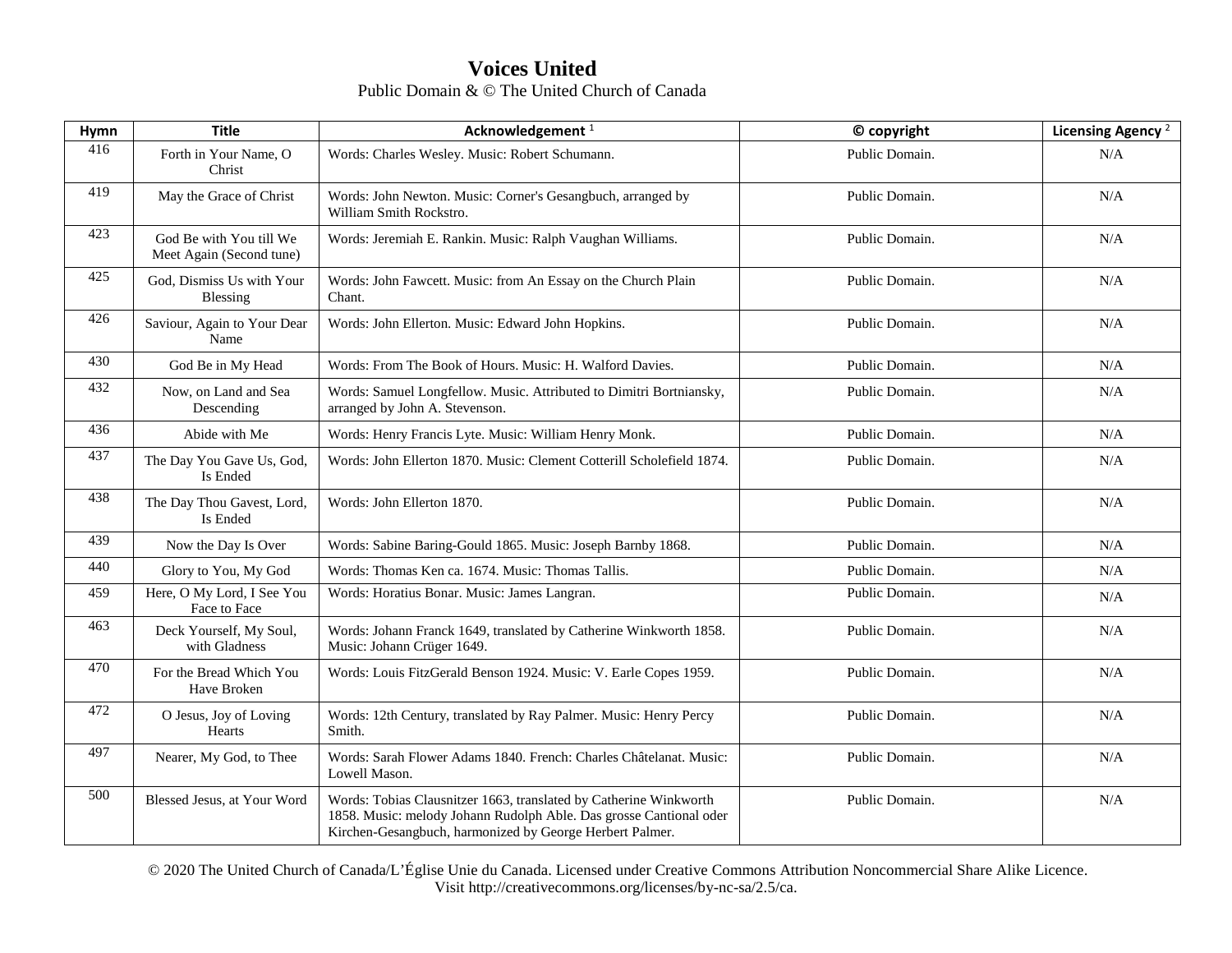| Hymn | <b>Title</b>                                      | Acknowledgement <sup>1</sup>                                                                                                                          | © copyright    | Licensing Agency <sup>2</sup> |
|------|---------------------------------------------------|-------------------------------------------------------------------------------------------------------------------------------------------------------|----------------|-------------------------------|
| 501  | Break Now the Bread of Life                       | Words: Mary Artemisia Lathbury 1877. Music: William Fisk Sherwin<br>1877.                                                                             | Public Domain. | N/A                           |
| 508  | Just as I Am                                      | Words: Charlotte Elliott 1834. Music: William Batchelder Bradbury<br>1849.                                                                            | Public Domain  | N/A                           |
| 515  | Holy Spirit, Source of Love                       | Words: William Dalrymple Maclagan 1875. Music: Henry Thomas<br>Smart 1867.                                                                            | Public Domain. | N/A                           |
| 516  | Come, You Thankful People,<br>Come                | Words: Henry Alford 1844. Music: George Job Elvey 1858.                                                                                               | Public Domain. | N/A                           |
| 520  | We Plough the Fields                              | Words: Matthias Claudius 1782, translated by Jane Montgomery<br>Campbell 1861. Music: Johann Abraham Peter Schulz 1800.                               | Public Domain. | N/A                           |
| 521  | Praise to God, Immortal<br>Praise                 | Words: Anna Laetitia Barbauld 1772. Music: French melody, 13th<br>century, attributed to Pierre de Corbeil, harmonized by Richard<br>Redhead 1853.    | Public Domain. | N/A                           |
| 524  | O Canada                                          | Words: French, Adolphe B. Routhier 1880, English, Robert Stanley<br>Weir 1908. Music: melody Calixa Lavallée, harmonized by William<br>Smith Dingman. | Public Domain. | N/A                           |
| 529  | Great God, We Sing that<br><b>Mighty Hand</b>     | Words: Philip Doddridge ca. 1750. Music: William Knapp 1738.                                                                                          | Public Domain. | N/A                           |
| 537  | Your Work, O God, Needs<br>Many Hands             | Words: Calvin Weiss Laufer 1927. Music: Neil Dougall ca. 1831.                                                                                        | Public Domain. | N/A                           |
| 540  | Grant Us, God, the Grace                          | Words: anonymous. Music: attributed to Christian F. Witt, Psalmodia<br>Sacra, adapted by Henry John Gauntlett.                                        | Public Domain. | N/A                           |
| 541  | Praise God from Whom All<br><b>Blessings Flow</b> | Words: Thomas Ken ca. 1674. Music: Genevan Psalter 1551.                                                                                              | Public Domain. | N/A                           |
| 542  | We Give You But Your Own                          | Words: William Walsham How 1858. Music: Johann Balthasar Konig,<br>adapted by William Henry Havergal.                                                 | Public Domain. | N/A                           |
| 543  | We Give Thee But Thine<br>Own                     | Words: William Walsham How 1858, alt.                                                                                                                 | Public Domain. | N/A                           |
| 546  | Be present at our table, Lord                     | John Cennick 1741                                                                                                                                     | Public Domain. | N/A                           |
| 547  | Be present at our table, Lord                     | John Cennick 1741                                                                                                                                     | Public Domain. | N/A                           |
| 548  | We thank you, God, for this<br>our food           | John Cennick 1741                                                                                                                                     | Public Domain. | N/A                           |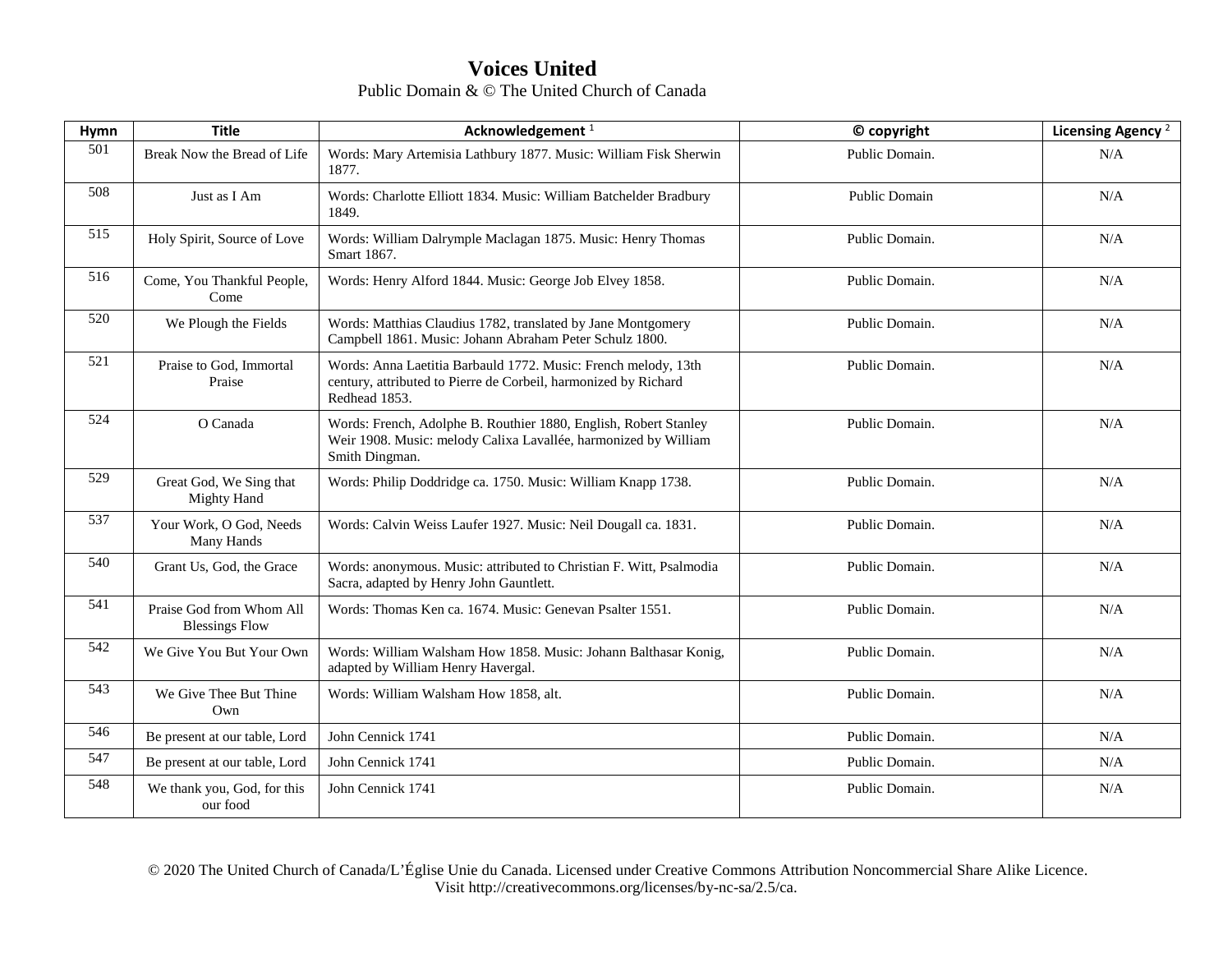| <b>Hymn</b> | <b>Title</b>                                   | Acknowledgement <sup>1</sup>                                                                            | © copyright                  | Licensing Agency <sup>2</sup> |
|-------------|------------------------------------------------|---------------------------------------------------------------------------------------------------------|------------------------------|-------------------------------|
| 553         | Great God, the Giver of All<br>Good            | Words: James Skinner, Daily Service Hymnal 1863. Music: Thomas<br>Hastings 1840.                        | Public Domain                | N/A                           |
| 560         | O Master, Let Me Walk with<br>Thee             | Words: Washington Gladden 1879. Music: Henry Percy Smith 1874.                                          | Public Domain.               | N/A                           |
| 561         | Take Up Your Cross                             | Words: Charles William Everest 1833. Music: Henry Baker 1854.                                           | Public Domain.               | N/A                           |
| 562         | Jesus Calls Us                                 | Words: Cecil Frances Alexander 1852. Music: William Herbert Jude<br>1874.                               | Words, Music: Public Domain. | N/A                           |
| 571         | Eternal Ruler of the<br><b>Ceaseless Round</b> | Words: John White Chadwick 1864. Music: Orlando Gibbons 1623.                                           | Public Domain                | N/A                           |
| 574         | Come, Let Us Sing of a<br>Wonderful Love       | Words: Robert Walmsley. Music: Adam Watson.                                                             | Public Domain.               | N/A                           |
| 577         | I've Got Peace like a River                    | Words: African-American spiritual. Music: African-American spiritual.                                   | Public Domain                | N/A                           |
| 585         | Jesus Bids Us Shine                            | Words: Susan Warner 1868. Music: Edwin O. Excell.                                                       | Public Domain.               | N/A                           |
| 589         | Lord, Speak to Me                              | Words: Frances Ridley Havergal 1872. Music: Samuel Sebastian<br><b>Wesley 1872.</b>                     | Words, Music: Public Domain. | N/A                           |
| 591         | Jesus, United by Your Grace                    | Words: Charles Wesley. Music: Thomas Augustine Arne.                                                    | Public Domain.               | N/A                           |
| 594         | O Christian, Love                              | Words: John Greenleaf Whittier. Music: Alfred Scott-Gatty.                                              | Public Domain                | N/A                           |
| 602         | Blest Be the Tie That Binds                    | Words: John Fawcett 1782. Music: Attributed to Johann G. Nageli,<br>arranged by Lowell Mason.           | Public Domain.               | N/A                           |
| 606         | In Christ There is No East or<br>West          | Words: John Oxenham. Music: African-American spiritual, adapted<br>and harmonized by Harry T. Burleigh. | Public Domain.               | N/A                           |
| 607         | O Jesus, Think on Me                           | Words: Synesius of Cyrene, translated by Allen W. Chatfield. Music:<br>Daman, Psalmes.                  | Public Domain.               | N/A                           |
| 608         | Dear God, Who Loves All<br>Humankind           | Words: John Greenleaf Whittier, Music: Frederick Charles Maker.                                         | Public Domain.               | N/A                           |
| 626         | I Heard the Voice of Jesus                     | Words: Horatius Bonar 1846.                                                                             | Public Domain.               | N/A                           |
| 630         | O Christ, in Thee My Soul                      | Words: Emma Frances Bevan. Music: James McGranahan.                                                     | Public Domain.               | N/A                           |
| 631         | Jesus, Your Boundless Love<br>to Me            | Words: Paul Gerhardt, translated by John Wesley. Music: Henry Carey.                                    | Public Domain.               | N/A                           |
| 635         | All the Way My Saviour<br>Leads Me             | Words: Fanny J. Crosby. Music: Robert S. Lowry.                                                         | Public Domain.               | N/A                           |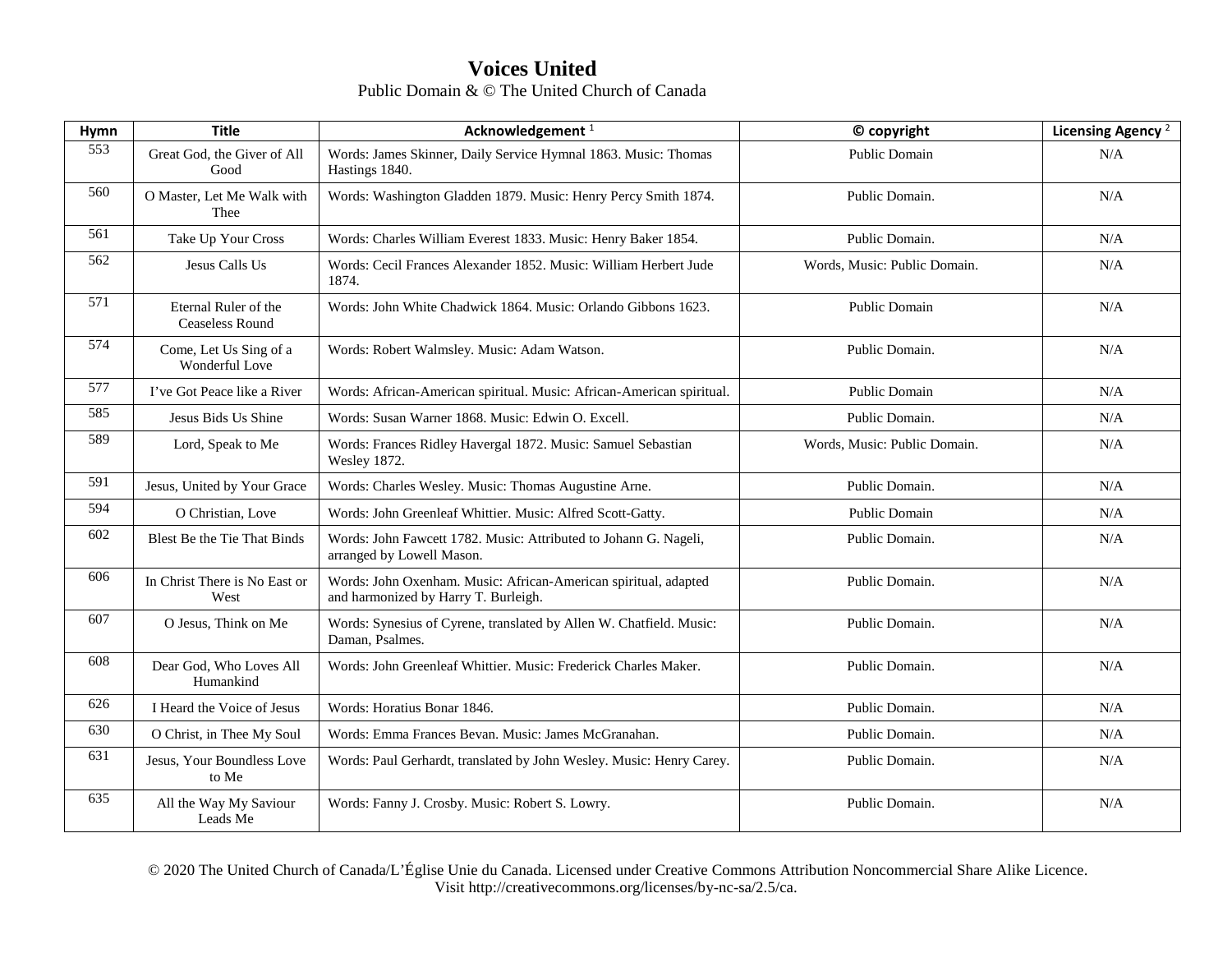| Hymn | <b>Title</b>                       | Acknowledgement <sup>1</sup>                                                                                                                                   | © copyright    | Licensing Agency <sup>2</sup> |
|------|------------------------------------|----------------------------------------------------------------------------------------------------------------------------------------------------------------|----------------|-------------------------------|
| 637  | Jesus, Saviour, Pilot Me           | Words: Edward Hopper. Music: John Edgar Gould.                                                                                                                 | Public Domain. | N/A                           |
| 638  | God, Take My Hand                  | Words: Julie van Hausmann, translated by (v 1) Herman Bruckner, (v 2<br>and 3) Rudolph A. John. Music: Friedrich Silcher.                                      | Public Domain. | N/A                           |
| 640  | Lead, Kindly Light                 | Words: John Henry Newman. Music: John Bacchus Dykes.                                                                                                           | Public Domain. | N/A                           |
| 642  | Be Thou My Vision                  | Words: Irish ca. 8th century, translated by Mary Elizabeth Byrne,<br>versified by Eleanor H. Hull. Music: Irish traditional melody.                            | Public Domain. | N/A                           |
| 650  | O God of Bethel                    | Words: Philip Doddridge, John Logan. Music: Adapted from Johann<br>Michael Haydn.                                                                              | Public Domain. | N/A                           |
| 651  | Guide Me, O Thou Great<br>Jehovah  | Words: Welsh, William Williams. English Translation: Peter Williams<br>and William Williams. French Translation: Flossette du Pasquier.<br>Music: John Hughes. | Public Domain. | N/A                           |
| 653  | Come. Let Us to the God of<br>Love | Words: John Morison in Scottish Paraphrases. Music: Adapted from<br>William Gardiner's Sacred Melodies.                                                        | Public Domain. | N/A                           |
| 655  | All My Hope on God Is<br>Founded   | Words: Joachim Neander, translated by Robert Bridges.                                                                                                          | Public Domain. | N/A                           |
| 657  | He Leadeth Me                      | Words: Joseph Henry Gilmore. Music: William Batchelder Bradbury.                                                                                               | Public Domain. | N/A                           |
| 658  | O Love That Wilt Not Let<br>Me Go  | Words: George Matheson. Music: Albert Lister Peace.                                                                                                            | Public Domain. | N/A                           |
| 659  | Eternal Father, Strong to<br>Save  | Words: William Whiting. Music: John Bacchus Dykes.                                                                                                             | Public Domain. | N/A                           |
| 660  | How Firm a Foundation              | Words: "K" in John Rippon's A Selection of Hymns. Music: Welsh<br>folk melody, arranged by John Roberts (Henllan) in Caniadau y<br>Cyssegr 1839                | Public Domain. | N/A                           |
| 662  | Lead Me, God                       | Words: Based on Psalm 5:8, 4:8. Music: Samuel Sebastian Wesley.                                                                                                | Public Domain. | N/A                           |
| 663  | My Faith Looks Up to Thee          | Words: Ray Palmer. Music: Lowell Mason.                                                                                                                        | Public Domain. | N/A                           |
| 664  | What a Friend We Have in<br>Jesus  | Words: Joseph Medlicott Scriven. Music: Charles Crozat Converse.                                                                                               | Public Domain. | N/A                           |
| 665  | Pass Me Not, O Gentle<br>Saviour   | Words: Fanny J. Crosby. Music: William Howard Doane.                                                                                                           | Public Domain. | N/A                           |
| 667  | Jesus, Priceless Treasure          | Words: Johann Franck, translated by Catherine Winkworth. Music:<br>Johann Crüger, harmonized by Johann Sebastian Bach.                                         | Public Domain. | N/A                           |
| 669  | Jesus, Lover of My Soul            | Words: Charles Wesley. Music: Joseph Parry.                                                                                                                    | Public Domain. | N/A                           |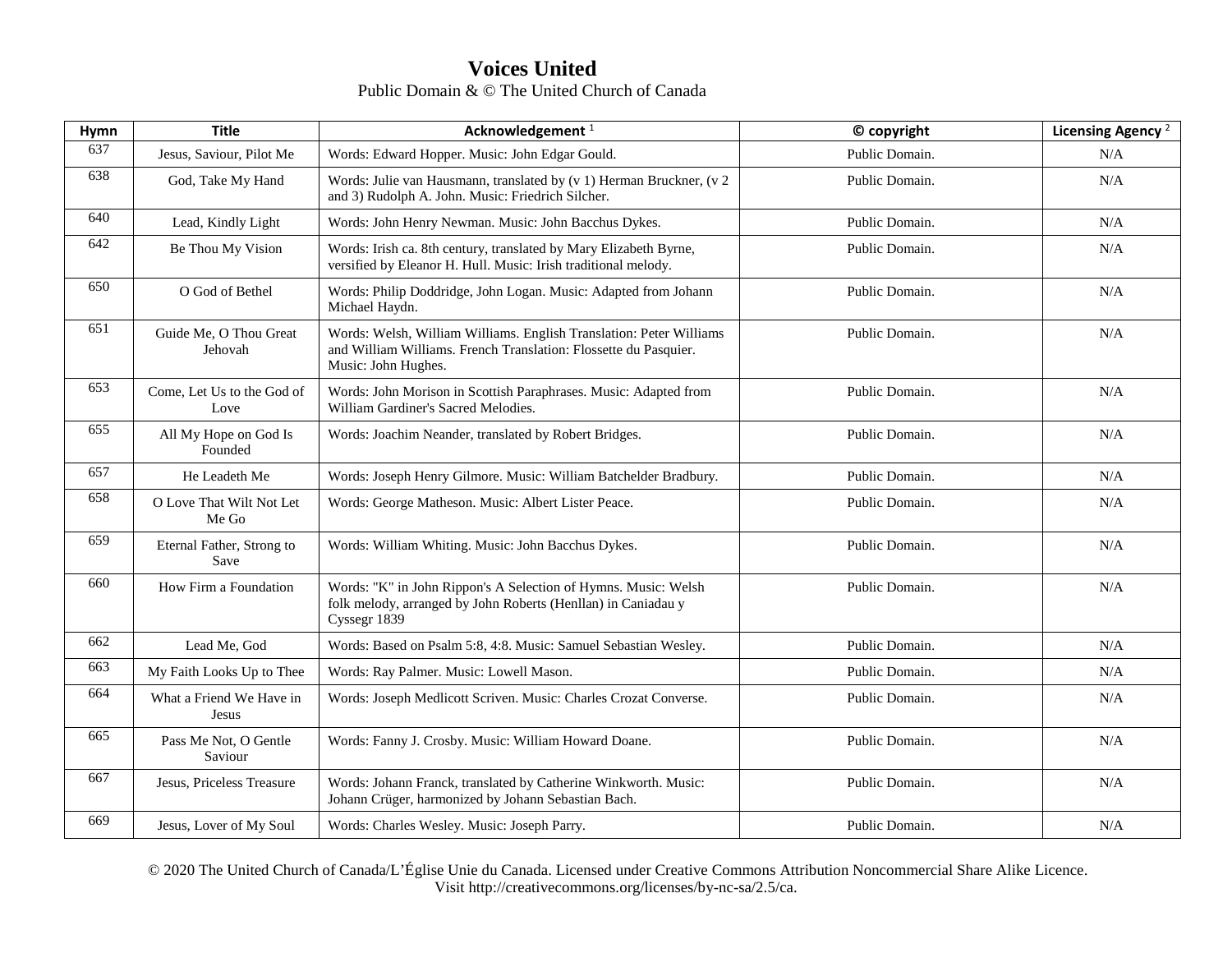| Hymn          | <b>Title</b>                            | Acknowledgement <sup>1</sup>                                                               | © copyright                 | Licensing Agency <sup>2</sup> |
|---------------|-----------------------------------------|--------------------------------------------------------------------------------------------|-----------------------------|-------------------------------|
| 671           | I Need Thee Every Hour                  | Words: Annie Sherwood Hawks. Music: Robert S. Lowry.                                       | Public Domain.              | N/A                           |
| 672           | Take Time to Be Holy                    | Words: William D. Longstaff. Music: George C. Stebbins.                                    | Public Domain.              | N/A                           |
| 674           | Fight the Good Fight                    | Words: John Samuel Bewley Monsell. Music: William Boyd.                                    | Public Domain.              | N/A                           |
| 675           | Will Your Anchor Hold                   | Words: Priscilla Jane Owens. Music: William James Kirkpatrick.                             | Public Domain.              | N/A                           |
| 681           | Where Cross the Crowded<br>Ways of Life | Words: Frank Mason North 1903. Music: Gardiner's Sacred Melodies.                          | Public Domain               | N/A                           |
| 689           | Oh viens, jour du Seigneur              | Words: R.B.Y. Scott, French translation Flossette du Pasquier.                             | Public Domain               | N/A                           |
| 694           | To Us All, to Every Nation              | Words: James Russell Lowell, adapted by W. Garrett Horder. Music:<br>Thomas John Williams. | Public Domain.              | N/A                           |
| 708           | My Lord, What a Morning                 | Words: African-American spiritual. Music: African-American spiritual.                      | Public Domain.              | N/A                           |
| 710           | Shall We Gather at the River            | Words: Robert S. Lowry 1864. Music: Robert S. Lowry.                                       | Public Domain.              | N/A                           |
| 714           | Come, We That Love                      | Words: Isaac Watts, refrain, Robert S. Lowry. Music: Robert S. Lowry.                      | Public Domain.              | N/A                           |
| 715           | Come, We That Love                      | Words: Isaac Watts, Music: Aaron Williams.                                                 | Public Domain.              | N/A                           |
| 716           | My Life Flows On                        | Words. Robert S. Lowry. Music: Robert S. Lowry.                                            | Public Domain.              | N/A                           |
| <b>Psalms</b> |                                         |                                                                                            |                             |                               |
| Ps. 9         | Psalm 9                                 | W. Anchors' Psalmody ca. 1721.                                                             | Words, Music: Public Domain | N/A                           |
| Ps. 14        | Psalm 14                                | Words, Music: C. Hubert H. Parry 1888                                                      | Public Domain.              | N/A                           |
| Ps. 15        | Psalm 15                                | Words, Music: Thomas Tallis ca. 1567                                                       | Public Domain.              | N/A                           |
| Ps. 23        | The Lord's My Shepherd                  | Words: Scottish Psalter 1650. Music: Jessie Seymour Irvine 1872.                           | Public Domain.              | N/A                           |
| Ps. 27        | Psalm 27                                | Jeremiah Clarke                                                                            | Public Domain.              | N/A                           |
| Ps. 32        | Psalm 32                                | Memmington ms., 17th century, Harmonized by George Ratcliffe<br>Woodward.                  | Public Domain.              | N/A                           |
| Ps. 33        | Psalm 33                                | Melody from A Collection of Hymns and Sacred Poems Dublin 1749.                            | Public Domain.              | N/A                           |
| Ps. 37        | Psalm 37                                | New Harmony of Zion 1764.                                                                  | Public Domain.              | N/A                           |
| Ps. 40        | Psalm 40                                | F. H. Barthélémon, Adapted by Robert Simpson.                                              | Public Domain.              | N/A                           |
| Ps. 45        | Psalm 45                                | Russian Orthodox Liturgy                                                                   | Public Domain.              | N/A                           |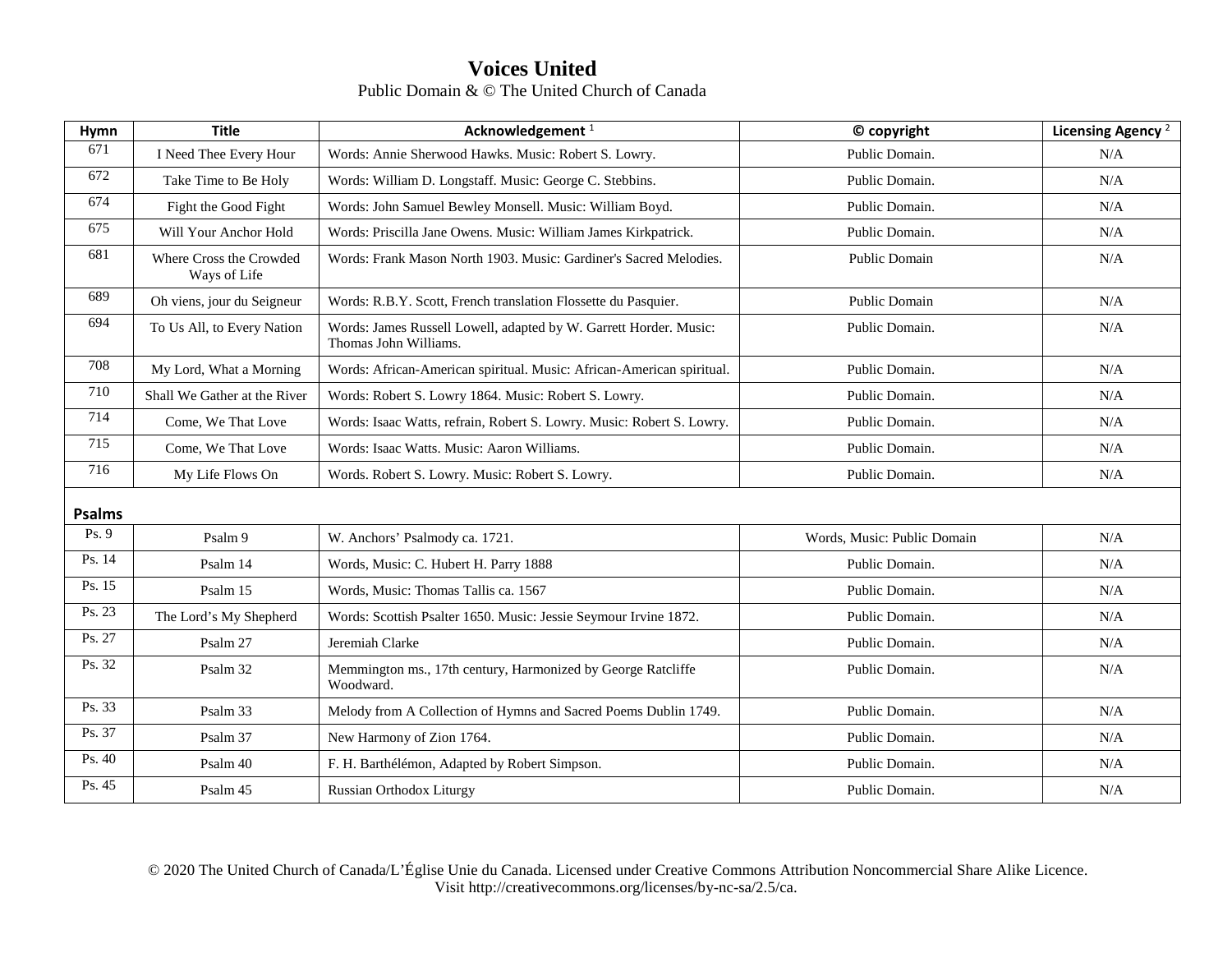| Hymn    | <b>Title</b>                        | Acknowledgement <sup>1</sup>                                                                            | © copyright               | Licensing Agency <sup>2</sup> |
|---------|-------------------------------------|---------------------------------------------------------------------------------------------------------|---------------------------|-------------------------------|
| Ps. 46  | Psalm 46                            | Refrain 1: Arthur S. Sullivan 1874.                                                                     | Refrain 1: Public Domain. | N/A                           |
|         |                                     | Refrain 2: Martin Luther 1529, Harmonized by The New Hymnal for<br>American Youth, 1930                 | Refrain 2: Public Domain. |                               |
| Ps. 48  | Psalm 48                            | Franz Joseph Haydn 1796                                                                                 | Public Domain             | N/A                           |
| Ps. 54  | Psalm 54                            | Frizzona's Canzuns Spirituaelas 1765                                                                    | Public Domain.            | N/A                           |
| Ps. 65  | To Bless the Earth                  | Words: The Psalter 1912, alt Music: Melchior Vulpius 1609                                               | Public Domain.            | N/A                           |
| Ps. 67  | Psalm 67                            | Music: Henry Thomas Smart 1867                                                                          | Public Domain.            | N/A                           |
| Ps. 71  | Psalm 71                            | Martin Luther, Harmonized by The New Hymnal for American Youth                                          | Public Domain.            | N/A                           |
| Ps. 72  | Psalm 72                            | Johann Crüger 1640                                                                                      | Public Domain.            | N/A                           |
| Ps. 78  | Psalm 78                            | Joachim Neander 1680                                                                                    | Public Domain.            | N/A                           |
| Ps. 80  | Psalm 80                            | John Wainright 1750, alt.                                                                               | Public Domain.            | N/A                           |
| Ps. 82  | Psalm 82                            | Ancient Irish hymn melody, Arranged by Charles Villiers Stanford<br>1902                                | Public Domain.            | N/A                           |
| Ps. 84  | Psalm 84                            | Adapted from Johann Michael Haydn 1806.                                                                 | Public Domain.            | N/A                           |
| Ps. 89  | My Song Forever Shall<br>Record     | Words: The Psalter 1912, alt. Music: Dmitri Stepanovitch Bortnianski<br>1822.                           | Public Domain.            | N/A                           |
| Ps. 92  | Psalm 92                            | J. Leavitt's Christian Lyre 1831.                                                                       | Public Domain.            | N/A                           |
| Ps. 92  | To Render Thanks unto Our<br>God    | Words: Scottish Psalter 1650. Music: Jeremiah Clarke.                                                   | Public Domain.            | N/A                           |
| Ps. 93  | God, You Rule with Royal<br>Bearing | Words: John Keble 1839, alt. 1988. Music: William Owen 1852.                                            | Public Domain.            | N/A                           |
| Ps. 93  | Psalm 93                            | William Owen 1852                                                                                       | Public Domain.            | N/A                           |
| Ps. 99  | Psalm 99                            | James McGranahan 1883                                                                                   | Public Domain.            | N/A                           |
| Ps. 112 | Psalm 112                           | Samuel Webbe (the elder) 1782                                                                           | Public Domain.            | N/A                           |
| Ps. 118 | Psalm 118                           | Albert Ham ca. 1900                                                                                     | Public Domain.            | N/A                           |
| Ps. 121 | Unto the Hills                      | Words: John Campbell. Music: Charles H. Purday. Mohawk<br>Translation: Josephine S. (Konwenne) Day 1905 | Public Domain.            | N/A                           |
| Ps. 122 | Psalm 122                           | <b>Thomas Hastings</b>                                                                                  | Public Domain.            | N/A                           |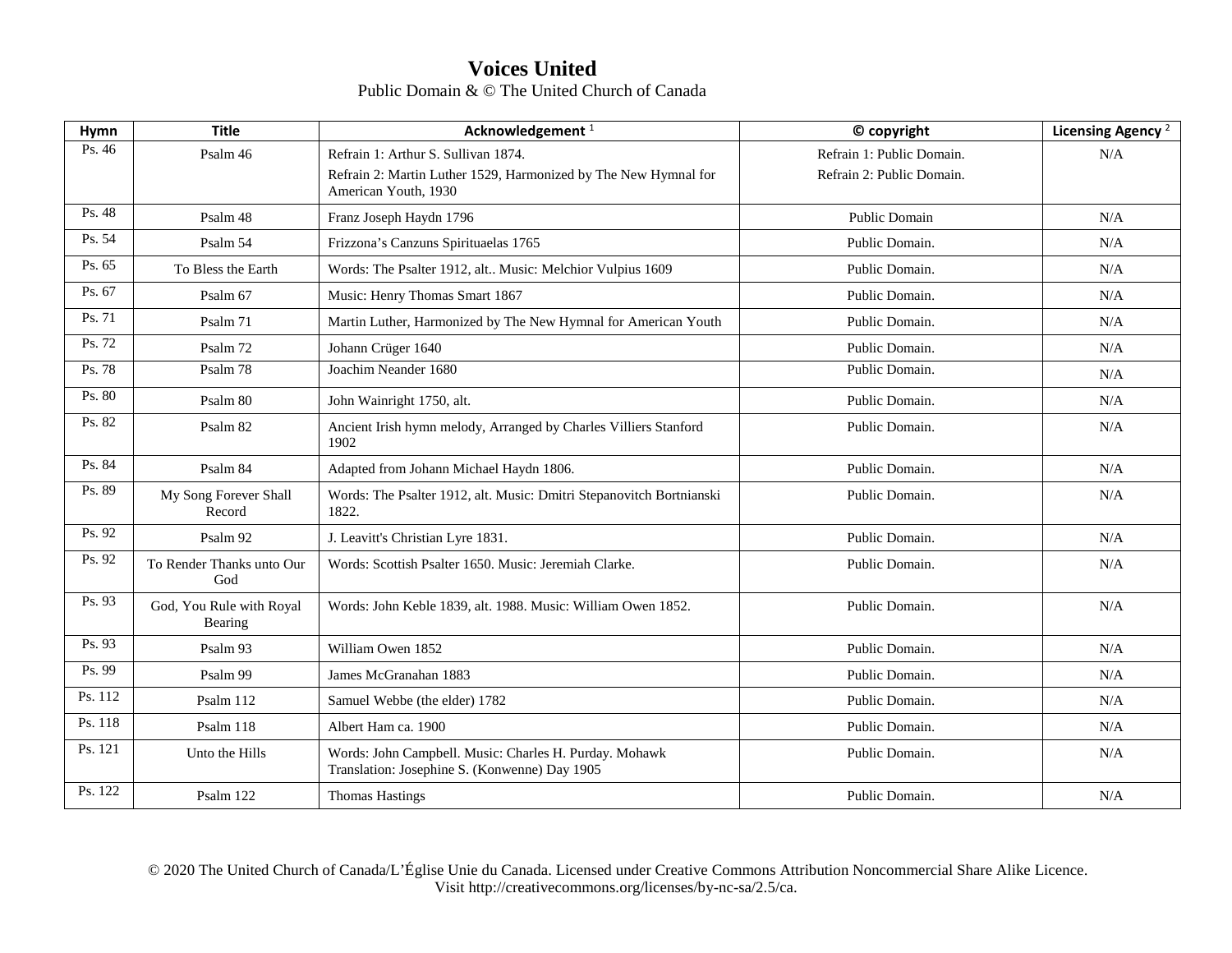| Hymn           | <b>Title</b>                            | Acknowledgement <sup>1</sup>                                                                                                                                                                 | © copyright                  | Licensing Agency <sup>2</sup> |  |  |
|----------------|-----------------------------------------|----------------------------------------------------------------------------------------------------------------------------------------------------------------------------------------------|------------------------------|-------------------------------|--|--|
| Ps. 122        | I Joyed When to the House of<br>God     | Words: Scottish Psalter 1650, alt. Music: Chalmers' Collection,<br>Aberdeen 1749                                                                                                             | Public Domain.               | N/A                           |  |  |
| Ps. 132        | Psalm 132                               | Scottish Psalter 1651                                                                                                                                                                        | Words, Music: Public Domain  | N/A                           |  |  |
| Ps. 138        | Psalm 138                               | William B. Bradbury 1863                                                                                                                                                                     | Words, Music: Public Domain. | N/A                           |  |  |
| Ps. 142        | Psalm 142                               | Virginia Harmony, Adapted by Edwin O. Excell                                                                                                                                                 | Words, Music: Public Domain. | N/A                           |  |  |
| Ps. 143        | Psalm 143                               | George Whelpton 1897                                                                                                                                                                         | Words, Music: Public Domain. | N/A                           |  |  |
| Ps. 147        | Psalm 147                               | 12th-century plainsong                                                                                                                                                                       | Words, Music: Public Domain. | N/A                           |  |  |
| Ps. 148        | Psalm 148                               | Jakob Hintze 1678, Harmonized by J.S. Bach.                                                                                                                                                  | Words, Music: Public Domain. | N/A                           |  |  |
| Ps. 149        | Give Praise to Our God                  | Words: The Psalter, alt. Music: C. Hubert H. Parry 1887.                                                                                                                                     | Words, Music: Public Domain  | N/A                           |  |  |
| <b>PRAYERS</b> |                                         |                                                                                                                                                                                              |                              |                               |  |  |
| Pr. 206        | Pentecost Prayer                        | Syvlia Dunstan.                                                                                                                                                                              | Public Domain.               | N/A                           |  |  |
| Pr. 214        | A Prayer for the Reign of<br>Christ     | Paul Fayter, alt.                                                                                                                                                                            | Public Domain.               | N/A                           |  |  |
| Pr. 257        | Prayer                                  | Augustine of Hippo, 5th-century bishop and theologian, adapted.                                                                                                                              | Public Domain.               | N/A                           |  |  |
| Pr. 259        | Prayer                                  | Traditional Jewish prayer, alt.                                                                                                                                                              | Public Domain.               | N/A                           |  |  |
| Pr. 275        | From God's Hands                        | Irenaus, 2nd century.                                                                                                                                                                        | Public Domain.               | N/A                           |  |  |
| Pr. 349        | A Prayer                                | Traditional Celtic prayer.                                                                                                                                                                   | Public Domain.               | N/A                           |  |  |
| Pr. 404        | A Prayer at the Opening of<br>Worship   | Thomas Caryl Micklem, Service Book for the Use of Ministers, 1969,<br>p. 95, alt. Used by permission of The United Church of Canada, 3250<br>Bloor St. West, Suite 300, Toronto, ON M8X 2Y4. | The United Church of Canada. | N/A                           |  |  |
| Pr. 525        | You Embrace All Peoples                 | Based on a prayer by Robert H. Adams, Jr.                                                                                                                                                    | Public Domain.               | N/A                           |  |  |
| Pr. 576        | A Prayer for Service to<br>Others       | Saint Augustine of Hippo.                                                                                                                                                                    | Public Domain.               | N/A                           |  |  |
|                | <b>Canticles</b>                        |                                                                                                                                                                                              |                              |                               |  |  |
| C. 877         | The Ten Commandments                    | Words: George Croly. Music: Frederick C. Atkinson                                                                                                                                            | Public Domain.               | N/A                           |  |  |
| C. 879         | The Race That Long in<br>Darkness Pined | Words: John Morison, Scottish Paraphrases, alt Music: Scottish<br>Psalter.                                                                                                                   | Public Domain.               | N/A                           |  |  |
| C. 883         | Comfort, Comfort Now My<br>People       | Words: Johannes G. Olearius, Translated by Catherine Winkworth, alt.<br>Music: Louis Bourgeois, Harmonized by Claude Goudimel.                                                               | Public Domain.               | N/A                           |  |  |